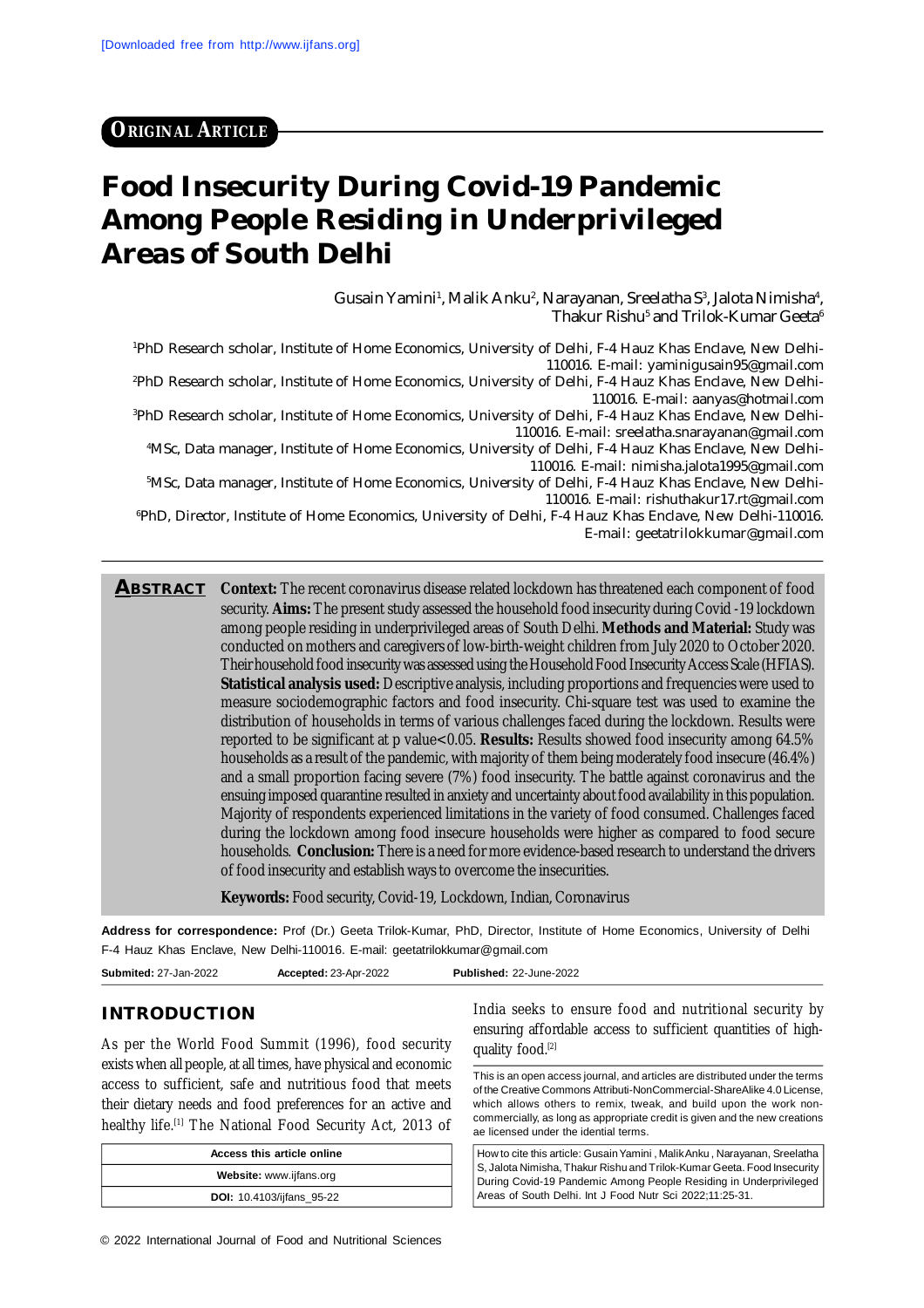Due to the COVID-19 (SARS-CoV-2) pandemic which started in March 2020, the Indian government, in all earnest, announced a nationwide lockdown in order to contain this pandemic that mandated most people to confine themselves to their houses.[3] Unfortunately, the government did not anticipate that the sudden lockdown would pose a threat to the food security of the nation. This pandemic resulted in temporary food insecurity particularly among the most vulnerable segment of the population including migrant labourers, daily wagers, street vendors and small businessmen. An artificial food insecurity was created due to restriction on movement of food commodities between states. In addition, the closure of fair price shops upon which the large migrant population subsisted further aggravated food insecurity amongst these people. The lockdown increased unemployment, migration, and displacement among the population which enormously disrupted the food supply chain, thus creating a food crisis in India.[4] Though the government tried to compensate for the food insecurity of the population with free meals and other schemes [4],[5], the unexpected lockdown during COVID-19 pandemic intensified the already established challenges with food security.<sup>[6]</sup> This pandemic was perhaps an unprecedented humanitarian challenge affecting the general public in terms of food security.<sup>[7]</sup> The present study therefore attempts to assess the food insecurity arising as a result of nationwide lockdown during Covid-19 pandemic among population residing in underprivileged areas of South Delhi, India.

#### **SUBJECTS AND METHODS**

#### **Study Participants**

The study was conducted on mothers and caregivers of children belonging to a longitudinal study cohort of lowbirth-weight children residing in the underprivileged areas of Delhi from July 2020 to October 2020. Keeping in line with the safety measures of minimizing physical contact, the data was collected through a telephonic survey during the extended phase of lockdown, when restrictions were eased by the government. Of a total of 411 participants belonging to the cohort; 390 were traced telephonically, from which 383 who agreed to participate were enrolled in the present study. A prior date and time was fixed with the mother or caregiver for the telephonic call. Only those mothers or caregivers responsible for food handling, preparation and distribution in the household were included in the study. Mothers and caregivers, who were not telephonically available or refused to participate were excluded  $(n=7)$ . The study was approved by the Institutional Ethics Committee of Institute of Home Economics (University of Delhi) (Ethical Clearance Number-IHE/2018/1146). Verbal consent for participation was obtained from the participants, before the commencement of the study.

#### **Sample Size Calculation**

Sample size calculation was based on food insecurity prevalence data from India (Supplementary Table 1). [8],[9],[10] With 95% confidence interval and accounting for an attrition rate of 10%, a sample size of 383 was adequate for the study.**[**11]

#### **Sociodemographic Characteristics**

The socio-demographic information including details pertaining to parental education and occupation, house ownership, number of rooms and challenges faced during lockdown were obtained through telephonic calls using a predesigned, pretested interviewer administered structured questionnaire.

#### **Assessment of Household Food Insecurity**

Household food insecurity was assessed using the Household Food Insecurity Access Scale (HFIAS), a standard tool developed by Food and Nutrition Technical Assistance Project/United States Agency for International Development (FANTA/ USAID).[12] HFAIS comprises a set of nine questions that covers three domains of food insecurity. The first domain included anxiety and uncertainty, the second, insufficient quality of food and lastly, the third domain comprised of insufficient food intake and its physical consequences.[12]

Answers to questions were elicited from the mother/caregivers with a recall period of one month. Each response was dichotomous (yes/no). Every "yes" as a response to any of the events (question) was scored as 1 and the frequency of occurrence of that event was then further questioned. Similarly, if a household responded "no" to an event, the response was scored as 0. The total summative score of nine questions was computed to estimate the overall HFAIS score of the household. Higher the HFIAS score, greater is the food insecurity. Households that responded "no" to all the questions, resulting in a total score as 0, were defined as 'food secure'. If they responded "yes" to any of the questions they were classified as food insecure (i.e., HFIAS score more than or equal to 1). Thus, on the basis of HFIAS scores, food insecure households were categorized as mildly, moderately or severely food insecure.[12]

### **STATISTICAL ANALYSIS**

Data collected was double entered into Microsoft Excel, subsequently cleaned and statistically analyzed using STATA (version-13). Descriptive analysis, including proportions and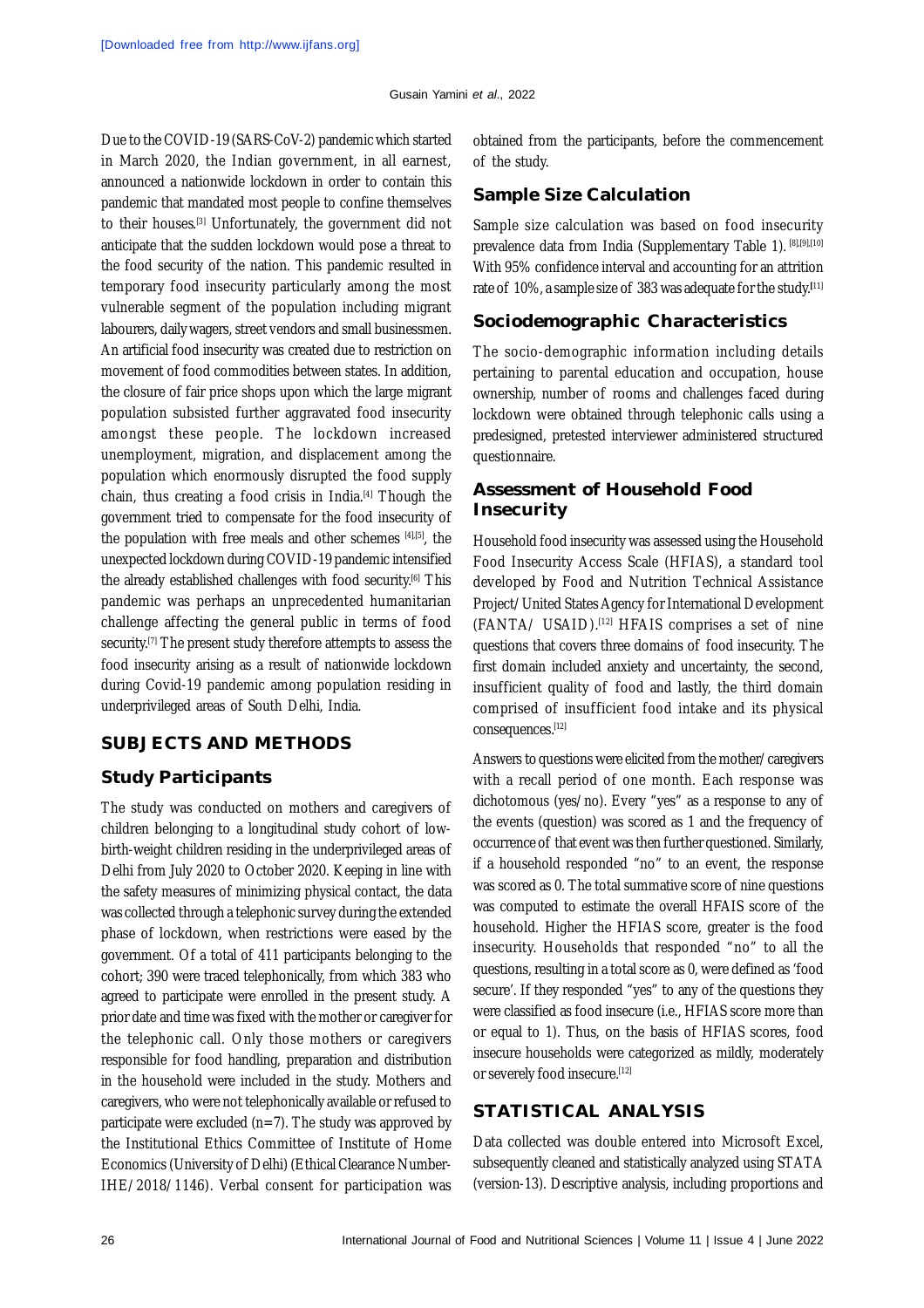frequencies were used to measure sociodemographic factors and food insecurity. Chi-square test was used to examine the distribution of households in terms of various challenges faced during the lockdown. Results were reported to be significant at a p-value<0.05.

## **RESULTS**

# **Socio Demographic Profile**

Table 1 presents the socio demographic profile of the participants from food secure and food insecure households.

| <b>Characteristics</b>                        | <b>Total</b><br>$(n=383)$ | <b>Food Secure</b><br>$(n=136)$ | <b>Food Insecure</b><br>$(n=247)$ | $p$ -Value¶ |
|-----------------------------------------------|---------------------------|---------------------------------|-----------------------------------|-------------|
| House ownership                               |                           |                                 |                                   |             |
| Own house                                     | 270(70.5)                 | 101(74.3)                       | 169(68.4)                         | 0.23        |
| Rented accommodation or living with relatives | 113(29.5)                 | 35(25.7)                        | 78(31.6)                          |             |
| Number of rooms                               |                           |                                 |                                   |             |
| $1 - 2$                                       | 290(75.7)                 | 105(77.2)                       | 185(75)                           | 0.857       |
| $3 - 4$                                       | 83(21.7)                  | 28(20.5)                        | 55(22.3)                          |             |
| >4                                            | 10(2.6)                   | 3(2.2)                          | 7(2.7)                            |             |
| Mother's education                            |                           |                                 |                                   |             |
| None or pre-primary                           | 61(16)                    | 18(13.3)                        | 43(17.4)                          | 0.273       |
| Primary or middle                             | 141(36.9)                 | 47(34.8)                        | 94(38.1)                          |             |
| Secondary or senior secondary                 | 133(34.8)                 | 48(35.5)                        | 85(34.4)                          |             |
| University                                    | 47(12.3)                  | 22(16.3)                        | 25(10.1)                          |             |
| Mother's occupation                           |                           |                                 |                                   |             |
| Housewife                                     | 319(83.5)                 | 113(83.7)                       | 206(83.4)                         | 0.999       |
| Self employed                                 | 11(2.9)                   | 4(3)                            | 7(2.8)                            |             |
| Salaried employment                           | 49(12.8)                  | 17(12.6)                        | 32(13)                            |             |
| Others (Daily wager, student)                 | 3(0.8)                    | 1(0.7)                          | 2(0.8)                            |             |
| Father's education <sup>†</sup>               |                           |                                 |                                   |             |
| None or pre-primary                           | 28(7.3)                   | 12(8.8)                         | 16(6.5)                           | 0.131       |
| Primary or middle                             | 110(28.7)                 | 33(24.3)                        | 77(31.2)                          |             |
| Secondary or senior secondary                 | 175(45.7)                 | 59(43.4)                        | 116(47)                           |             |
| University                                    | 60(15.7)                  | 28(20.6)                        | 32(13)                            |             |
| Father's occupation†                          |                           |                                 |                                   |             |
| Self employed                                 | 77(20.1)                  | 30(22)                          | 47(19)                            | 0.381       |
| Daily wager                                   | 53(13.9)                  | 17(12.5)                        | 36(14.6)                          |             |
| Salaried employment                           | 234(61.1)                 | 85(62.5)                        | 149(60.3)                         |             |
| Unemployed                                    | 9(2.3)                    | 1(0.7)                          | 8(3.2)                            |             |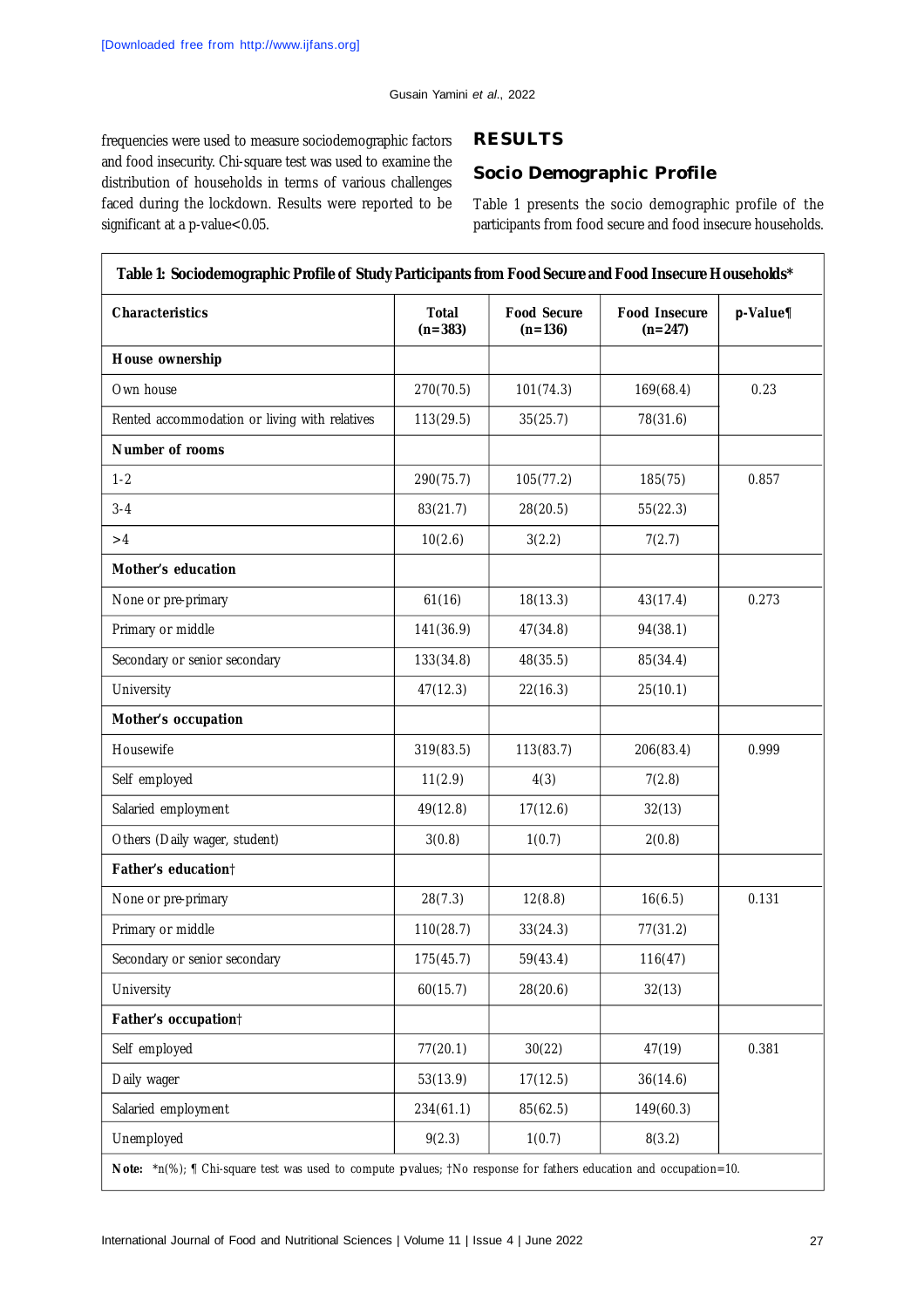Seventy percent of the participants owned their houses, comprising 1-2 rooms. Most of the women (80%) were housewives. Majority of the parents in the household had primary or middle level education (46% males and 37% females). There were no significant differences in the sociodemographic characteristics of the food secure and food insecure households.

### **Prevalence of Household Food Insecurity**

The overall prevalence of food insecurity during the lockdown due to COVID-19 pandemic was 64.5%. Based on the frequency of occurrence of food insecurity, participants were further categorized as mild, moderate and severely food insecure as shown in Table 2. Of the food insecure households (247) almost half of them (47%) faced moderate food insecurity, while 11% and 7% were found to be mildly and severely food insecure, respectively.

## **Challenges Faced During Lockdown**

Of a total of 383 households included in the study, 269 households faced challenges such as health problems/Covid infection (p=0.029), loss of job, or financial difficulties. Table 3 depicts the various difficulties faced by these

households. More than half of the food insecure households reported financial difficulties due to salary cuts, reduction in rental income and loss of jobs.

### **Components of the Household Food Insecurity Access Scale (HFIAS)**

The household food insecurity prevalence was assessed across the three domains i.e., anxiety and uncertainty (question 1), insufficient quality (questions 2-4) and insufficient food intake (questions 5-9) (Table 4).Each question was administered to 383 households. Out of a total of 383 households, a third of the respondents faced feelings of anxiety and uncertainty. Regarding food quality, more than half of the households were either not able to eat the preferred kind of food or had limited variety of foods due to a lack of resources. However, in spite of the food insecurity faced during this lockdown, only one participant reported having insufficient food throughout the day.

## **DISCUSSION**

According to the Food and Agricultural Organisation (FAO), food insecurity is a multidimensional concept that includes availability, access, utilisation and stability.[1] The recent coronavirus disease related lockdown affected each of these

| Table 2: HFIAS Categories on the basis of Household Food Insecurity Access Scale (2007) (n=383) * |                               |  |  |
|---------------------------------------------------------------------------------------------------|-------------------------------|--|--|
| <b>HFIAS Category</b>                                                                             | Total in Each Category, n (%) |  |  |
| <b>FOOD SECURE</b>                                                                                |                               |  |  |
| Category-1 (Food Secure)                                                                          | 136(35.5)                     |  |  |
| <b>FOOD INSECURE</b>                                                                              | 247 (64.5)                    |  |  |
| Category-2 (Mildly Food Insecure Access)                                                          | 42 (11)                       |  |  |
| Category-3 (Moderately Food Insecure Access)                                                      | 178 (47)                      |  |  |
| <b>Category-4</b> (Severely Food Insecure Access)                                                 | 27(7)                         |  |  |
| <b>Note:</b> $*n(\%)$ .                                                                           |                               |  |  |

| Table 3: Challenges Faced by the Participants During Lockdown* |  |
|----------------------------------------------------------------|--|
|                                                                |  |

| Households faced challenges                                                                                | Total<br>$(n=269)$ | <b>Food Secure</b><br>$(n=59)$ | <b>Food Insecure</b><br>$(n=210)$ | p-Value   |
|------------------------------------------------------------------------------------------------------------|--------------------|--------------------------------|-----------------------------------|-----------|
| • Health problem/ COVID-19 infection                                                                       | 24(8.9)            | 10(16.9)                       | 14(16.4)                          | $0.029$ ¶ |
| <b>Financial difficulties</b>                                                                              | 161(59.8)          | 33(55.9)                       | 128(60.9)                         | 0.725     |
| - Lost job                                                                                                 | 76(28.2)           | 12(20.3)                       | 64(30.4)                          | 0.242     |
| - Family dispute/Death in family                                                                           | 8(2.9)             | 4(6.7)                         | 4(1.9)                            | 0.062     |
| <b>Note:</b> $\pi$ n(%); [Statistically significant findings; Chi-square test was used to compute p-values |                    |                                |                                   |           |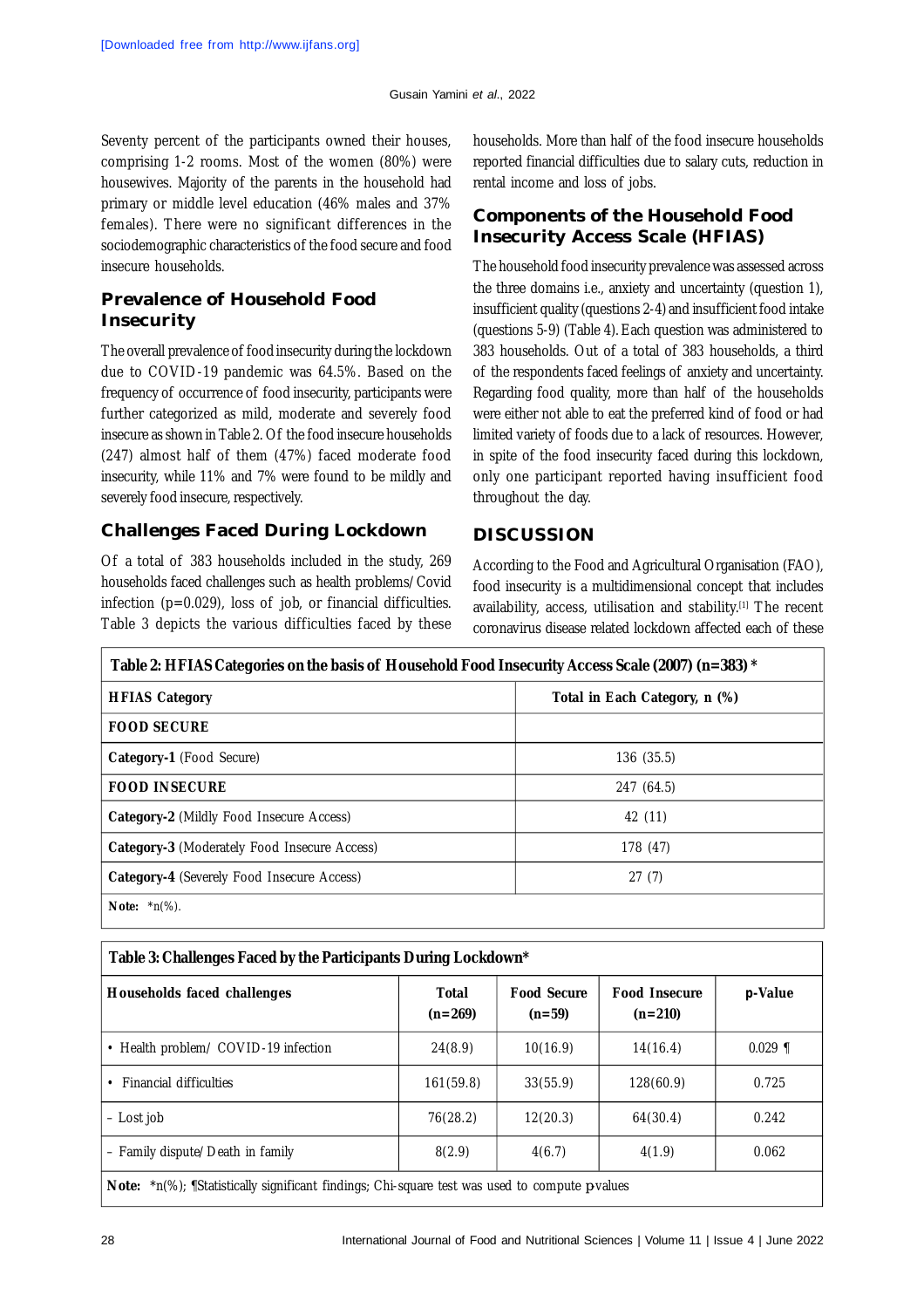| Table 4: Household Food Insecurity Access Scale (HFIAS) Components Among Households in the Past Four Weeks                                                            |                |                          |                  |           |
|-----------------------------------------------------------------------------------------------------------------------------------------------------------------------|----------------|--------------------------|------------------|-----------|
| <b>HFIAS</b> components                                                                                                                                               |                | Frequency of occurrence* |                  |           |
|                                                                                                                                                                       | <b>Yes</b>     | Rarely                   | <b>Sometimes</b> | Often     |
| DOMAIN-1: Anxiety and uncertainty regarding the household food supply:                                                                                                |                |                          |                  |           |
| Q1. Did you worry that your household would<br>not have enough food?                                                                                                  | 135            | 6(1.6)                   | 56 (14.6)        | 73 (19.1) |
| DOMAIN-2: Insufficient Quality (includes variety and preferences of the type of food):                                                                                |                |                          |                  |           |
| Q2. Were you or any of your household member not<br>able to eat the kinds of foods you preferred because<br>of the lack of resources?                                 | 193            | 16(4.2)                  | 86 (22.4)        | 91 (23.8) |
| Q3. Did you or any household member have to<br>eat a limited variety of foods due to lack of resources?                                                               | 216            | 15(4)                    | 78 (20.4)        | 123 (32)  |
| DOMAIN-3: Insufficient food intake or quantity of food:                                                                                                               |                |                          |                  |           |
| Q4. Did you or any household member have to eat<br>some foods that you really did not want to eat<br>because of a lack of resources to obtain other<br>types of food? | 111            | 12(3.1)                  | 43 (11.2)        | 56 (14.7) |
| Q5. Did you or any household member have to eat<br>a smaller meal than you felt you needed because<br>there was not enough food?                                      | 40             | 6(1.6)                   | 20(5.2)          | 14(3.6)   |
| Q6. Did you or any household member have to<br>eat fewer meals in a day because there was not<br>enough food?                                                         | 41             | 6(1.6)                   | 17(4.4)          | 18(4.7)   |
| Q7. Was there ever no food to eat of any kind<br>in your household because of lack of resources<br>to get food?                                                       | $\overline{7}$ | 2(0.5)                   | 3(0.8)           | 2(0.5)    |
| Q8. Did you or any household member go to<br>sleep at night hungry because there was not<br>enough food?                                                              | $\mathbf{3}$   | 2(0.5)                   | 1(0.23)          | 0(0)      |
| Q9. Did you or any household member go a<br>whole day and night without eating anything<br>because there was not enough food?                                         | 1              | 0(0)                     | 1(0.3)           | 0(0)      |

components. The present study provides data on food insecurity during Covid-19 pandemic among people residing in underprivileged areas of South Delhi using a reliable and valid household food insecurity tool- The Household Food Insecurity Access Scale.[12] The study showed food insecurity among more than fifty percent households during the period of lockdown due to the pandemic, with the majority of them

being moderately food insecure and a small proportion with severe food insecurity. Additionally, a large part of the population experienced limitations in the variety of food followed by anxiety and uncertainty about food availability.

These findings are consistent with another study done during this period. [13] Yet another survey by The Civil Society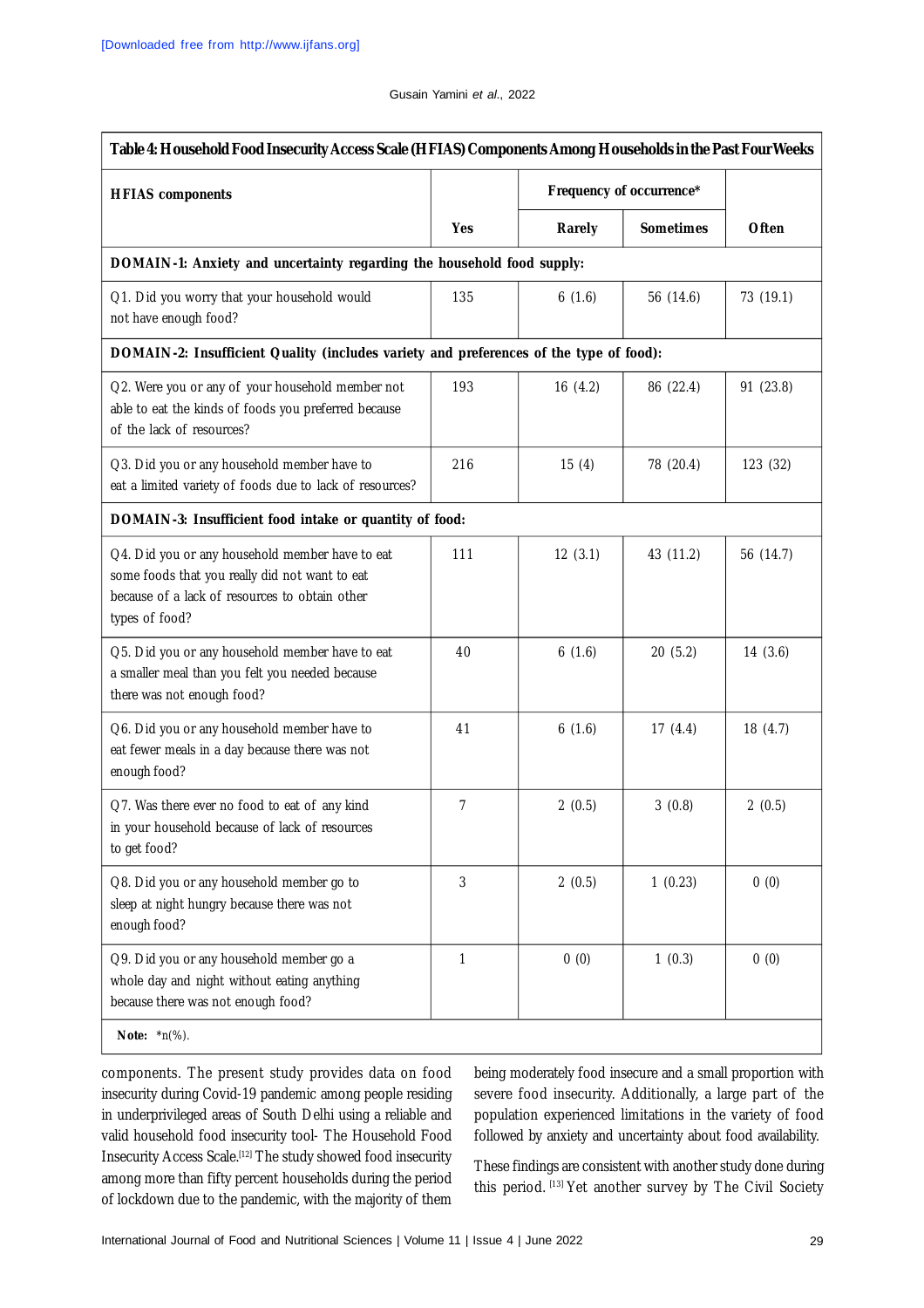| S. No. | <b>Food Insecurity</b><br>Prevalence | Sample Size Calculated for the Present Study<br>(including an attrition rate of 10%)* |
|--------|--------------------------------------|---------------------------------------------------------------------------------------|
|        | $31.7\%$ <sup>[8]</sup>              | 367                                                                                   |
| 2.     | $8.5\%$ <sup>[9]</sup>               | 131                                                                                   |
| 3.     | 15% [10]                             | 215                                                                                   |

Organisation (CSO) showed that more than half of the households had reduced the frequency and amount of food intake during these tough times. It was seen that there was a large dependence on the Public Distribution System (PDS) of the government.[14] Global evidence also reported a substantial increase in the prevalence of food insecurity during the pandemic. [15-19]

The lockdown resulted in perilous ramifications on food security, particularly amongst the poor and vulnerable population. It posed new challenges to the food supply chains and food consumption patterns. Disruption in accessibility of food due to quarantine, sealed borders, delayed transportation, closure of schools providing mid-day meals and public distribution system (PDS) further amplified the already existing food insecurity to an alarming extent. This was exacerbated with food shortages and sharply rising prices, which overwhelmingly affected both the urban dwellers and the poor.[20] Majority of the people residing in these areas were involved in work pertaining to the informal sector which was suspended during this period. The loss of jobs and ensuing financial constraints affected the purchasing power for food.[21] The fear of being infected with Covid and an imposed quarantine restricted their movement resulting in a further deterioration of the quality and quantity of food consumed. Their dietary and nutritional intake was affected. In addition, the population resorted to low cost, nonperishable, readily available packaged foods, low in micronutrients and high in empty calories as an adjustment to ensure food security.[22]

To counter the increased prevalence of food insecurity during the phases of unlock, the government and the non-profit organisations stepped forward by distributing meals to the needy.[23] Though this alleviated food insecurity to a certain extent, a large proportion of the participant were still food insecure. The amount of grains given were minimal and the reach and utilization of such initiatives remains an area to be explored.<sup>[13]</sup> Therefore, the four pillars of the food security system, namely, availability, access, stability, and utilisation of food were all impacted by the nationwide lockdown.[1] However, the limitations of the study include its method of data collection- telephone based study.

## **CONCLUSION**

This study provides evidence on the implications of coronavirus pandemic on household food insecurity among underprivileged areas of South Delhi. Our findings suggest that Covid-19 pandemic resulted in increased food insecurity during the mandated lockdown. Moreover, challenges faced during the lockdown were found to be worse among food insecure households as compared to food secure households. The study indicates a dire need to not only scale up but act promptly to implement supportive programmes and transform the food systems to provide nutritional support in such unprecedented times. In addition, distribution system needs to be revamped so that aid can reach people in emergencies like this to avoid stress and anxiety that was seen in this population. This study contributes to the growing literature of food insecurity and Covid, but as the battle against corona continues, there is a need for more evidence-based research to understand the extent of penetration of coronavirus into our social and economic system.

# **REFERENCES**

- 1. Shaw, D. J. (2007). World Food Summit. 1996. *World Food Security*, Palgrave Macmillan, London, 347-360.
- 2. Government of India and The United Nations Sustainable Development Framework 2018-022.Available from: <https://en.unesco.org/sites/default/files/> unsdf\_india\_2018-2022.pdf. [Last accessed on March 3, 2021].
- 3. Pulla, P. (2020). Covid-19: India imposes lockdown for 21 days and cases rise. *BMJ,* 368. Available from:<https://> doi.org/10.1136/bmj.m1251. [Last accessed on December 3, 2020].
- 4. Mishra, K. and Rampal, J. (2020). The COVID-19 pandemic and food insecurity: A viewpoint on India. *World Development*, 135, 105068.